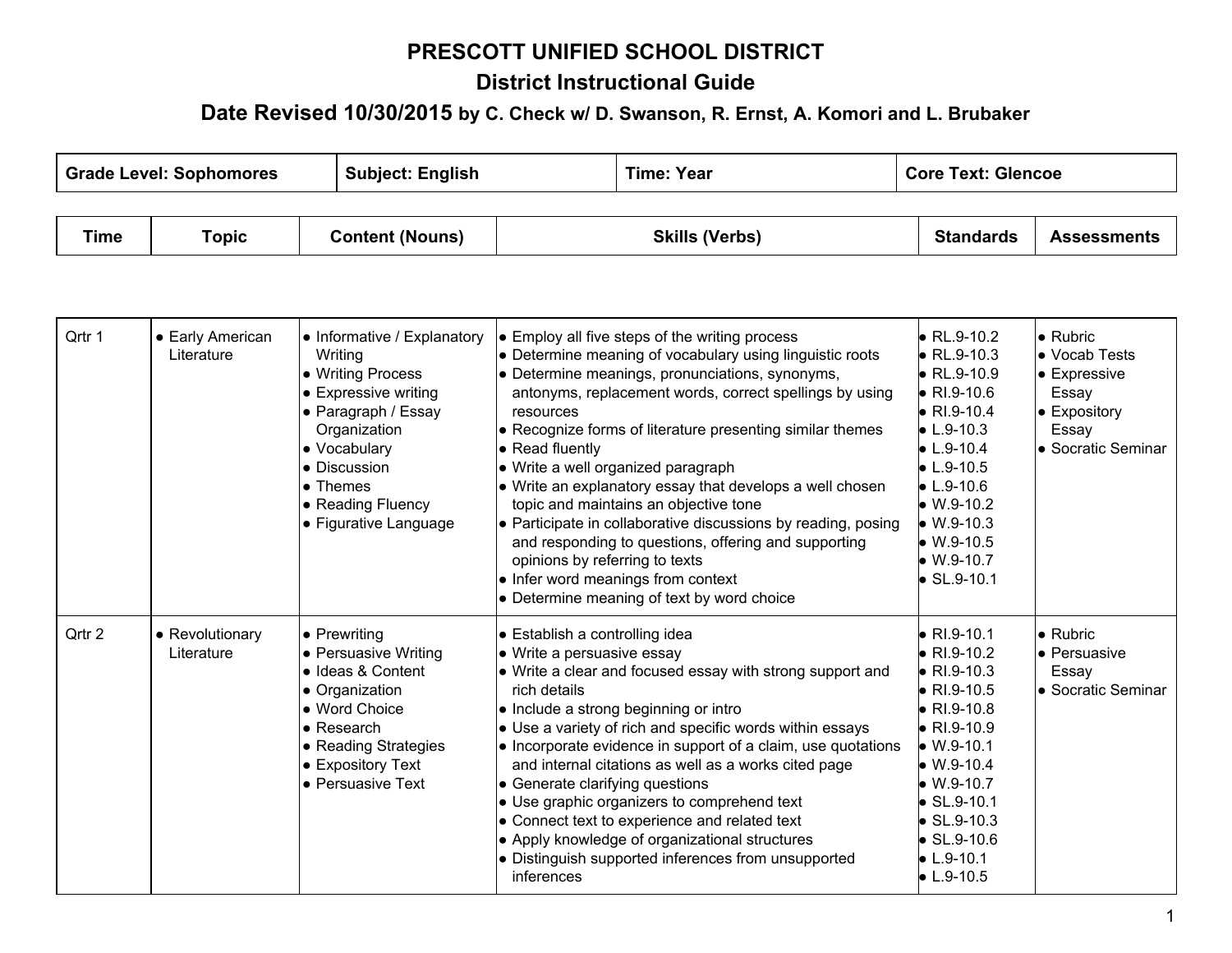# **PRESCOTT UNIFIED SCHOOL DISTRICT**

## **District Instructional Guide**

#### **Date Revised 10/30/2015 <sup>b</sup><sup>y</sup> C. Check w/ D. Swanson, R. Ernst, A. Komori and L. Brubaker**

| <b>Grade Level: Sophomores</b> |       | <b>Subject: English</b> | Time: Year            | <b>Core Text: Glencoe</b> |                    |
|--------------------------------|-------|-------------------------|-----------------------|---------------------------|--------------------|
|                                |       |                         |                       |                           |                    |
| Time                           | Topic | <b>Content (Nouns)</b>  | <b>Skills (Verbs)</b> | <b>Standards</b>          | <b>Assessments</b> |

|        |                                                   |                                                                     | • Make relevant inferences by synthesizing concepts and<br>ideas from a single reading selection<br>$\bullet$ Support conclusions drawn from ideas and concepts<br>$\bullet$ Identify central argument & its elements<br>$\bullet$ Describe how persuasive techniques contribute to the<br>power of persuasion<br><b>•</b> Identify unsupported inferences or fallacious reasoning in<br>the arguments advanced in persuasive text. |                                                                                                                                                           |                                    |
|--------|---------------------------------------------------|---------------------------------------------------------------------|-------------------------------------------------------------------------------------------------------------------------------------------------------------------------------------------------------------------------------------------------------------------------------------------------------------------------------------------------------------------------------------------------------------------------------------|-----------------------------------------------------------------------------------------------------------------------------------------------------------|------------------------------------|
| Qrtr 3 | $\bullet$ Romanticism<br>• Transcendent-<br>alism | $\bullet$ Themes<br>• Imagery<br>• Word Choice<br>$\bullet$ Journal | • Compare same theme in different genres<br>$\bullet$ Discuss author's choice of words and how imagery sets<br>tone and advances theme<br><b>.</b> Compose a reflective and expressive writing that mimics<br>author's theme and structure                                                                                                                                                                                          | $\bullet$ RL.9-10.1<br>$\bullet$ RI.9-10.6<br>$\bullet$ W.9-10.2<br>$W.9-10.3$<br>$\bullet$ W.9-10.9<br>$\overline{1110}$ $\overline{10}$ $\overline{10}$ | $\bullet$ Rubric<br><b>Journal</b> |

| Qrtr 3 | $\bullet$ Romanticism<br>• Transcendent-<br>alism | $\bullet$ Themes<br>$\bullet$ Imagery<br>• Word Choice<br>• Journal            | • Compare same theme in different genres<br>• Discuss author's choice of words and how imagery sets<br>tone and advances theme<br>$\bullet$ Compose a reflective and expressive writing that mimics<br>author's theme and structure | $\bullet$ RL.9-10.1<br>$\bullet$ RI.9-10.6<br>$\bullet$ W.9-10.2<br>$W.9-10.3$<br>$W.9-10.9$<br>$W.9-10.10$                                                                                                                                                     | $\bullet$ Rubric<br><b>Journal</b>          |
|--------|---------------------------------------------------|--------------------------------------------------------------------------------|-------------------------------------------------------------------------------------------------------------------------------------------------------------------------------------------------------------------------------------|-----------------------------------------------------------------------------------------------------------------------------------------------------------------------------------------------------------------------------------------------------------------|---------------------------------------------|
|        | • Regionalism<br>$\bullet$ Realism                | • Expository Writing<br>• Organization<br>• Conventions<br>• Literary Elements | • Write an expository essay<br>$\bullet$ Use a structure that fits the type of writing<br>$\bullet$ Use conventions correctly within functional writing<br>• Analyze literary elements                                              | $\bullet$ RL.9-10.1<br>$\bullet$ RL.9-10.2<br>$\bullet$ RL.9-10.3<br>$\bullet$ RL.9-10.4<br>• $RL.9-10.5$<br>$W.9-10.3$<br>$\bullet$ SL.9-10.1<br>$\bullet$ SL, 9-10.2<br>$\bullet$ SL.9-10.4<br>$\bullet$ L.9-10.3<br>$\bullet$ L.9-10.4<br>$\bullet$ L.9-10.5 | $\bullet$ Rubric<br>• Expository<br>Writing |
| Qrtr 4 | $\bullet$ American                                | • Short Story                                                                  | l● Predict Text                                                                                                                                                                                                                     | • $RL.9-10.3$                                                                                                                                                                                                                                                   | • Holistic AIMS                             |